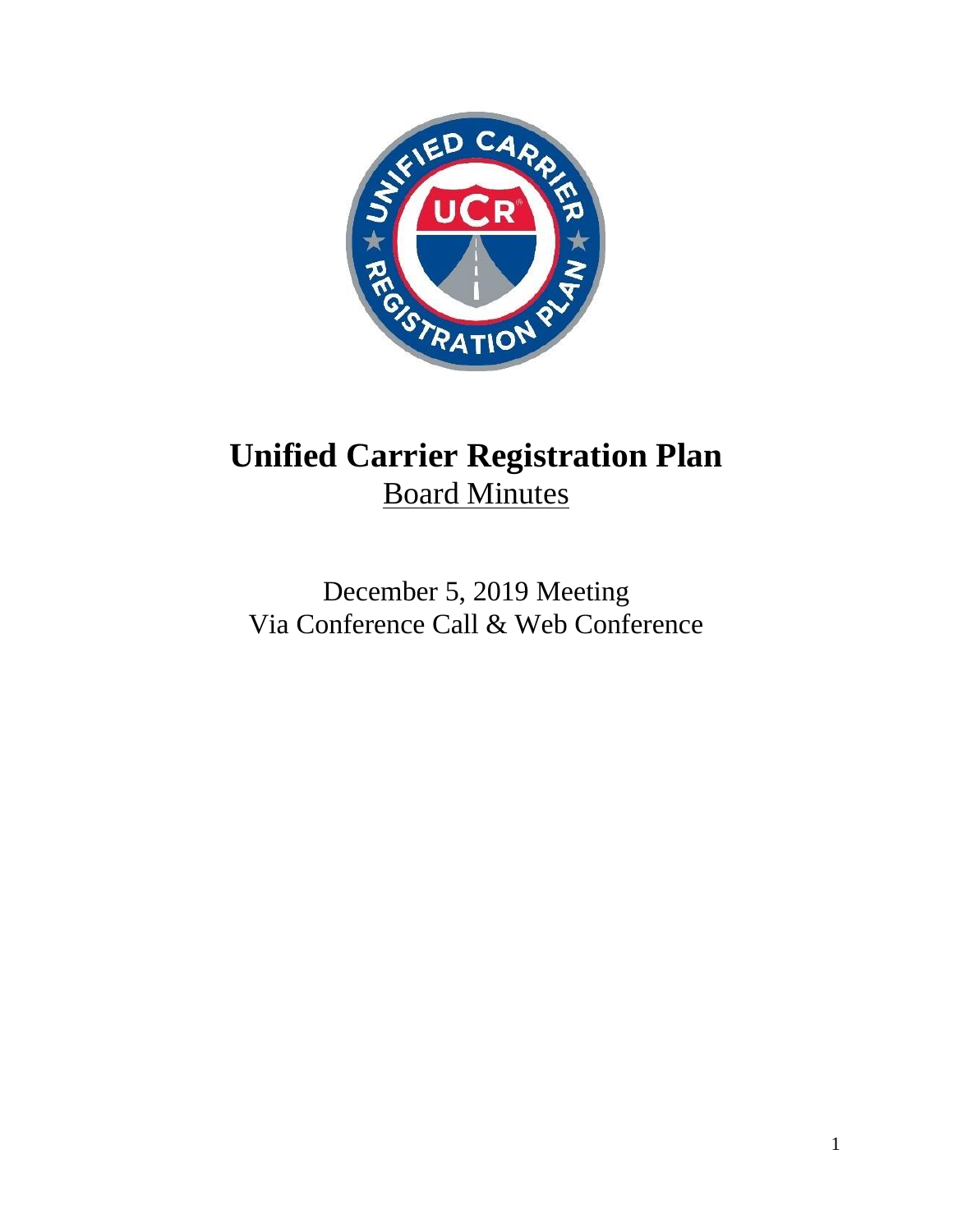#### **UCR Board of Directors Meeting December 5, 2019**

# **MINUTES**

# **OPEN TO THE PUBLIC**

# **I. Welcome and Call to Order**

The UCR Board Chair called the meeting to order, welcomed attendees, called roll for the Board and confirmed a quorum.

# **II. Verification of Meeting Notice**

The UCR Executive Director confirmed that the proposed agenda for the Dec. 2019 UCR Board meeting was posted to the UCR Plan website on November 21, 2019 and published in the *Federal Register* on November 26, 2019.

#### **III. Review and Approval of Board Agenda and Setting of Ground Rules**

A MOTION was MADE and SECONDED to approve the proposed Dec. 2019 UCR Board meeting agenda as presented. THE MOTION CARRIED.

#### **IV. Approval of Minutes of the October 17, 2019 UCR Board Meeting**

A MOTION was MADE and SECONDED to approve draft minutes from the Oct. 17, 2019 UCR Board meeting in San Diego as presented. THE MOTION CARRIED.

#### **V. Report of FMCSA**

Representatives from FMCSA reported that the proposed rulemaking to establish 2020 UCR fee levels remains under review.

# **VI. UCR / FMCSA Memorandum of Understanding**

The Chief Legal Officer reported on recent efforts by UCR to renew its memorandum of understanding with FMCSA, including discussions with FMCSA representatives. Representatives from FMCSA on the conference call agreed to investigate the status of UCR's request within the agency and report back.

# **VII. Proposed Written Information Security Policy**

The Chief Legal Officer reviewed a revised draft of a proposed policy to ensure the security, confidentiality, integrity, and availability of personal and other sensitive information collected, created, used, and maintained by the UCR.

A MOTION was MADE and SECONDED to adopt the policy as presented. THE MOTION CARRIED.

# **VIII. Proposed Incident Response Action Plan**

Next, the Chief Legal Officer reviewed a revised draft of a proposed policy to provide a structured and systematic incident response process for all information security incidents that affect any of the UCR's information technology systems, network, or data, including the UCR's data held or IT services provided by third-party vendors or other service providers.

A MOTION was MADE and SECONDED to adopt the policy as presented. THE MOTION CARRIED.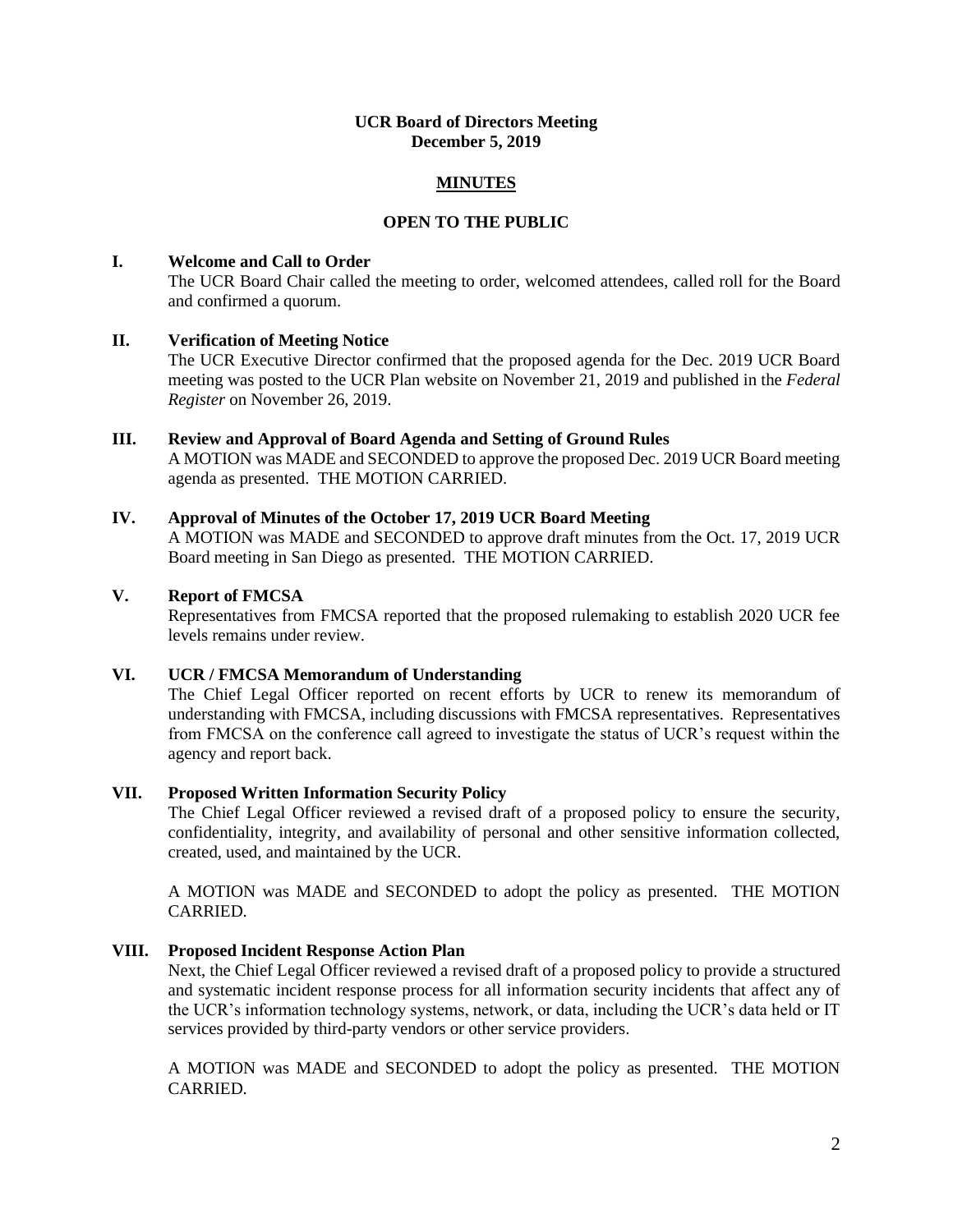# **IX. Data Event Update**

The Chief Legal Officer reported that among the pool of individuals and organizations affected by the March 2019 data event, 186 individuals to date have opted to register for the identity monitoring service offered by UCR through Kroll Cyber Security, LLC.

# **X. SUBCOMMITTEE REPORTS**

#### **Audit Subcommittee**

#### **A. Report from States Delinquent on 2018 Carrier Audits**

The Audit Chair reminded the Board that two participating states (Illinois & Idaho) were delinquent in submitting their annual carrier audit report as of the Oct. 2019 Board meeting. The Audit Chair reported that in November, a report was submitted by Illinois. A representative from the state of Idaho reported to the Board that a problematic technology transition in 2019, as well as insufficient staffing, has led to them being delinquent on their UCR carrier audit requirement. The UCR Audit Chair reported that he is planning to conduct a training session with Idaho soon. The Idaho representative also reported that her agency will hire two additional staffers in January.

#### **B. Reminder to State Auditors**

The Audit Chair reminded all state auditors on the conference call that they can collect UCR registrations for both 2018 and 2019 through December 31, 2019, as part of their active investigations.

# **C. Focused Anomaly Reviews (FARs)**

The Audit Chair reported that among all participating states, approximately 55% of identified Focused Anomalies Review (FARs) have been addressed and closed.

#### **D. MCS-150 Retreats**

The Audit Chair reminded state auditors on the conference call that MCS-150 retreats are identified for states through the National Registration System (NRS).

#### **E. Annual State Reports**

The Audit Chair reported that at a future Board meeting, his Subcommittee plans to recommend an amendment to the UCR audit procedure requiring states to submit their final annual carrier audits within the National Registration System by June 1 of each year. This amendment will align with current practice.

# **F. Education and Training Subcommittee**

The UCR Executive Director reported on recent activities at Kellen to develop plans for launching an initial wave of training modules (UCR 101, Enforcement and NRS).

# **XI. Updates Concerning UCR Legislation**

There were no updates.

#### **XII. Proposed Board Subcommittee Policy**

The Depository Manager presented a revised draft of a proposed policy to establish criteria for individuals serving on UCR Board Subcommittees, as well as the composition of the Subcommittees. Following discussion, the Board agreed to table this topic until the January 2020 Board meeting.